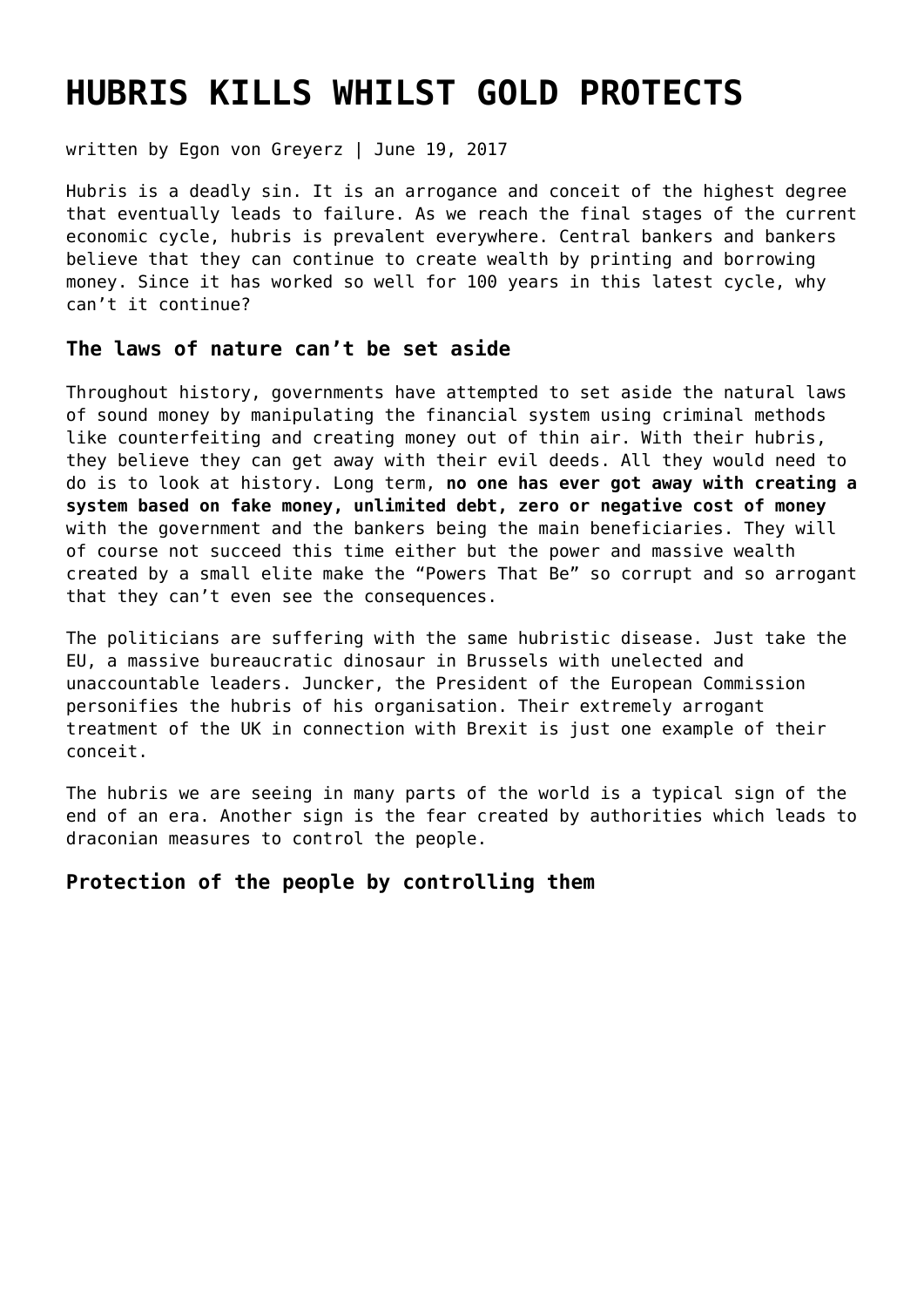

new Bill has been introduced in the Senate. The name says it all: "*Combating Money Laundering, Terrorist Financing and Counterfeiting Act of 2017*". The purpose of the law is to "Improve the prohibitions on money laundering and for other purposes". Money laundering has an extremely wide definition and anyone who carries money over \$10,000, cryptocurrency or a blank check, has a prepaid mobile can fall under this law. In summary, if the incumbent has not in advance filled in a form to declare these items, it allows the government to seize all his assets and put him in prison for 10 years. The bill also gives the right to surveillance and wiretapping.

If this law was used only to catch real criminals, it might be acceptable. But we know that when a body is given such extensive and ill-defined powers they will be widely abused. And this is how slowly but surely a police state is created. A lot of smaller measures that most people don't pay any attention to until these draconian powers are unfairly applied to innocent people.

In Germany, similar measures are being discussed. The German Interior Minister is preparing a new law introducing surveillance of the people to combat terrorism. It gives the authorities the power to fingerprint and give access to mobile phones, social networking apps even down to 6 year olds. Germany is also considering installing software on mobiles so that the authorities can read messages before they are encrypted.

Many other countries are considering similar methods or are already applying them tacitly. The combination of increased immigration and terrorism will continue to lead to more surveillance measures around the world in all aspects of life. It is not just physical surveillance but bank records, fiscal control and the banning of cash transactions and cash. **This trend is unlikely to stop until this cycle ends. We will need to see an end to the socialism and globalism which is creating the current unpleasant trends.** We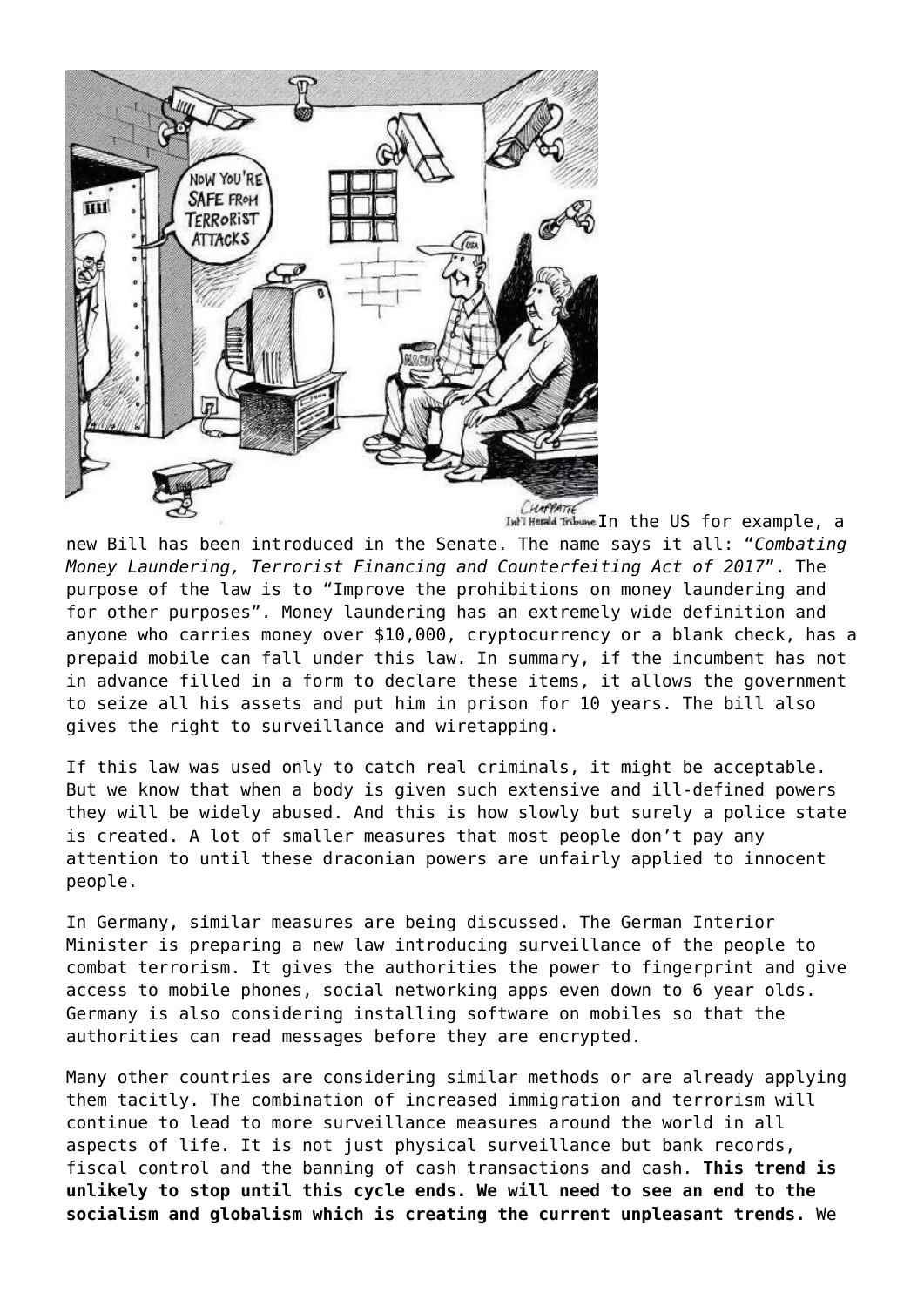will also need to have an implosion of the debt and asset bubbles which are part of the current problems.

## **Cryptocurrencies is not wealth preservation**

But sadly, the final stages of the current cycle will involve severe hardship for most people in the world. There are of course ways for the people who have assets to alleviate the suffering. Cryptocurrencies seems to be the speculative craze that many use to avoid the system. The rise in many of these currencies has been spectacular and it could very well continue to a much bigger bubble. Personally, I have always stated the cryptocurrencies have nothing to do with wealth preservation. It is electronic money with no underlying asset. The more successful these currencies become, the more governments will control or regulate them. The new US Money Laundering Act which I have discussed above is one way for governments to make cryptos illegal. Another risk is that the production of cryptocurrencies can increase dramatically, just like with other fiat money. **I also understand that liquidity is extremely thin when there is a bit of selling pressure. This is what eventually could make these currencies worthless just like the tulip bulbs in the 17th century.** It will be impossible to get out at any price.

## **Central banks will fail to rescue the system**

It is interesting to observe how central banks always fail in their attempt to manage or rather manipulate the economic cycle. The financial system was bankrupt and almost went under in 2006-9. Since 2006 interest rates worldwide have come down to virtually zero or negative in most countries. At the same time, the major central banks have printed over \$11 trillion since 2006.

## **CENTRAL BANK PRINTING IS ACCELERATING**



The printing curve became steeper in 2009 and since 2016 global printing is accelerating further. At the same time, global debt has grown from \$130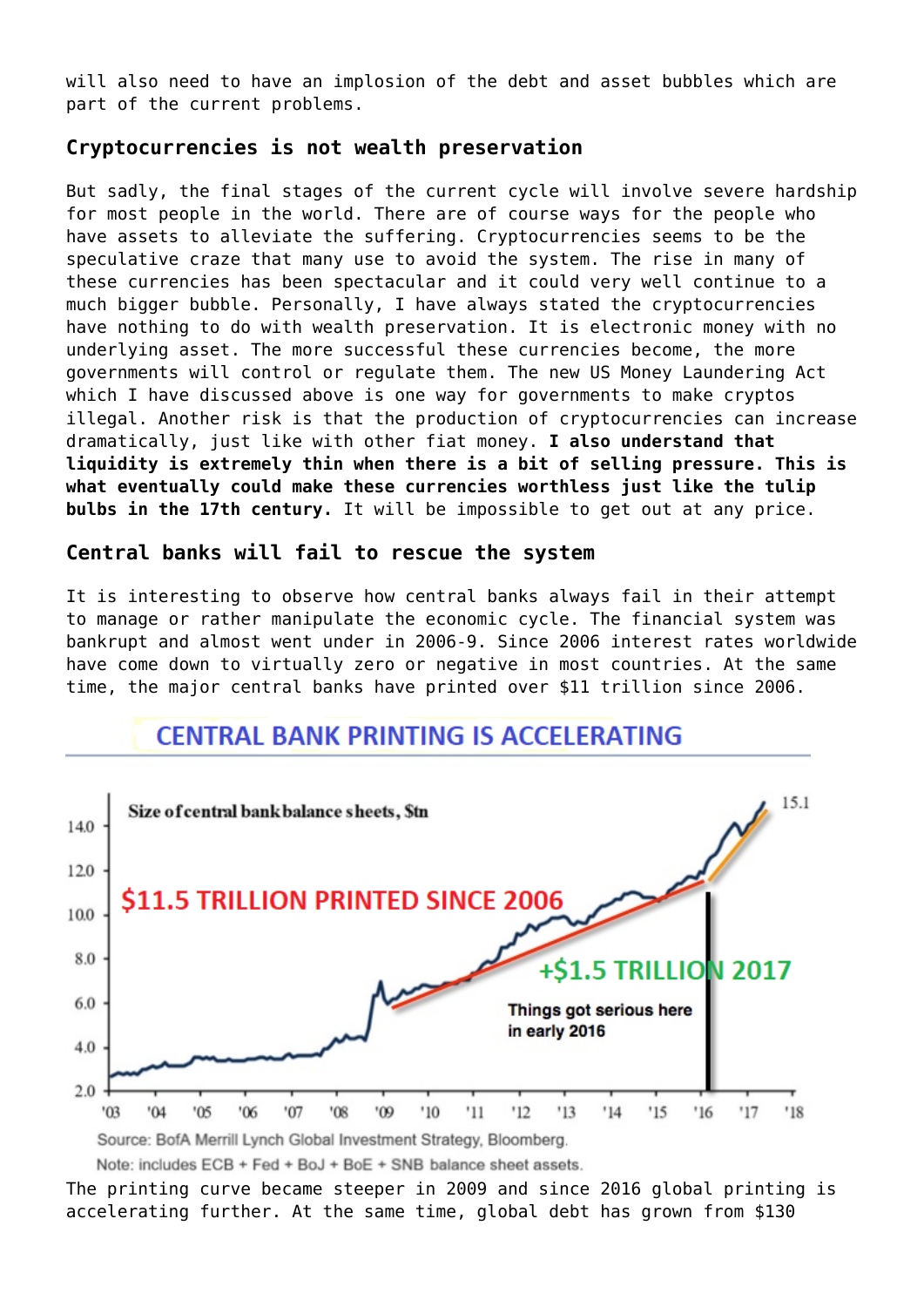trillion in 2006 to around \$250 trillion today. This massive stimulus which the world has received in the last 10 years should have had a major impact on global growth. But that is certainly not the case. Just take the US. **US GDP 2007-16 has grown at an average of 1.3% per year. This is exactly the same rate of growth as during the US depression 1930-39**. So neither global money printing nor US printing has made the US fare better in the last nine years than during the 1930s depression. This is a very clear sign that the US economy is running on empty. Pushing on a string has no effect. And why should it. If we all could just live on printed money, we could stop working and just print some more. For some incomprehensible reason, central bankers and governments don't understand that they have come to a point when they can't fool all of the people all of the time, including themselves. I suppose they consult Nobel prize winners like Krugman who doesn't understand what sound money means either.

#### **Central banks are always behind the curve**

Since central banks and especially the Fed are always reacting to events, they have for decades always been behind the curve. **The best solution is to abolish central banking totally and let the cycle regulate itself. That would stop all the booms and the busts and just create natural cycles of a much smaller magnitude.**

So the Fed increased rates now when the economy is turning down. Retail sales, a leading indicator, are very weak and tax revenues are not growing in line with expenditure. That is why real deficits in coming years will rise dramatically, just like they have every year since 1960. But even if the Fed is several years too late to raise rates, it looks now even with a weak economy that the interest rate trend is turning up.



Source: BofA Merrill Lynch Global Investment Strategy, Global Financial Data

Looking at the long term trend since 1915, it is clear that **we are at a 72 year low and there is only one way to go which is up.** Yes of course rates could stay in this region for yet a little while. If we look at shorter term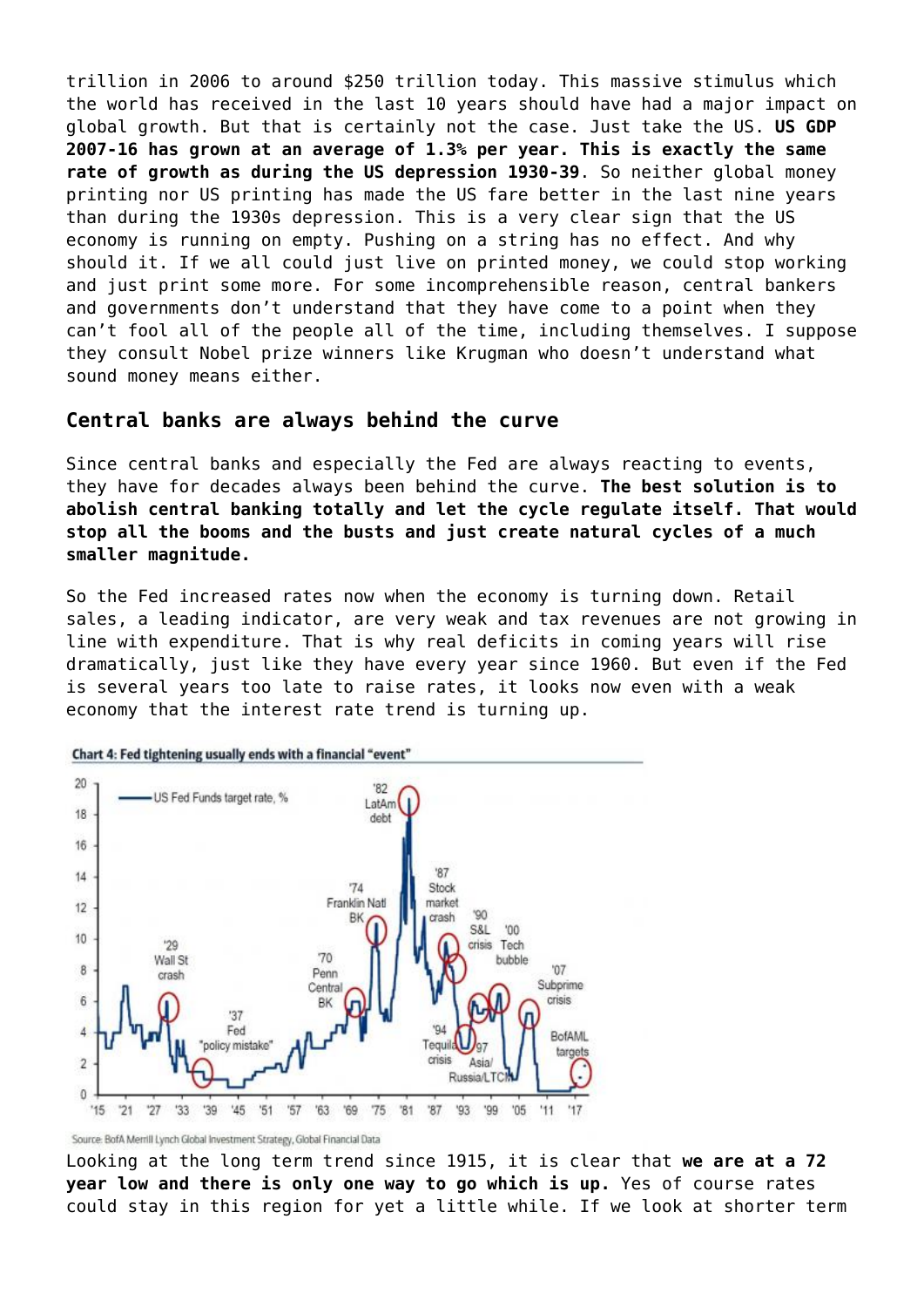charts, US 10-year rates seem to have bottomed in July 2016. So even if higher rates will be very serious for a weak and highly indebted economy, it is likely to happen. To me this looks like another confirmation of inflation going up, eventually leading to hyperinflation.

|                     | Jan  | <b>Dec</b> | % change | <b>Jan 1980</b> | <b>Dec 1980</b> |
|---------------------|------|------------|----------|-----------------|-----------------|
|                     | 1973 | 1974       | 73-74    |                 |                 |
| <b>Dow Jones</b>    | 1067 | 570        | $-46%$   | 875             | 963             |
| <b>Fed Funds</b>    | 5.9% | 8.5%       | $+44%$   | 13.8%           | 19%             |
| Gold                | \$66 | \$156      | $+136%$  | \$850 high      | \$590           |
| <b>US</b> inflation | 6%   | 11%        | +83%     | 13.9%           |                 |
| <b>UK</b> inflation | 9%   | 16%        | $+77%$   | 18%             |                 |

#### **Let's look at a comparison with the 1970s.**

The Dow made a high in Jan 1973 and then declined by almost half into Dec 1974 which was the bottom. It continued to fluctuate under 1000 until 1982 when the current bull market started.

US rates rose from Jan 1973 to Dec 1974 as the Dow went down 46% and the economy was in a severe recession. As the table shows, Fed Funds increased by 44% between 1973-74. At the same time, inflation went up by 83% from 6% to 11%. In the UK, it was even worse with inflation going from 9% to 16% between 1973 and 1974.

Having experienced high inflation in the 1970s in the UK, I can sense that we are now likely to enter a similar period in many countries. With debt today substantially higher, the consequences will be exponentially greater. During most of the 1970s there was high inflation in many countries. The US average inflation rate 1974-81 was 8.1% with a peak of 14.5% in 1980. In the UK average inflation for the same 8 year period was 15.5% with a peak of 24.2% in 1975. Living in the UK at the time, my first mortgage was as high as 21% for quite some time. When interest rates return to these levels in coming years, no individual and no government will be able to pay the interest on their debt.

In 1971 the dollar was released from its gold backing and gold went from \$35 in 1971 to \$66 per ounce in Jan 1973. As interest rates and inflation rose, so did gold. It doubled between 1973 and 1974 and eventually reached \$850 in January 1980.

So, what lessons can we learn from history?

As **Mark Twain said:**

"History doesn't repeat itself but it often rhymes".

**Sadly, governments learn virtually nothing from the past.** Everyone believes it is different today. Why otherwise would the world create \$2.5 quadrillion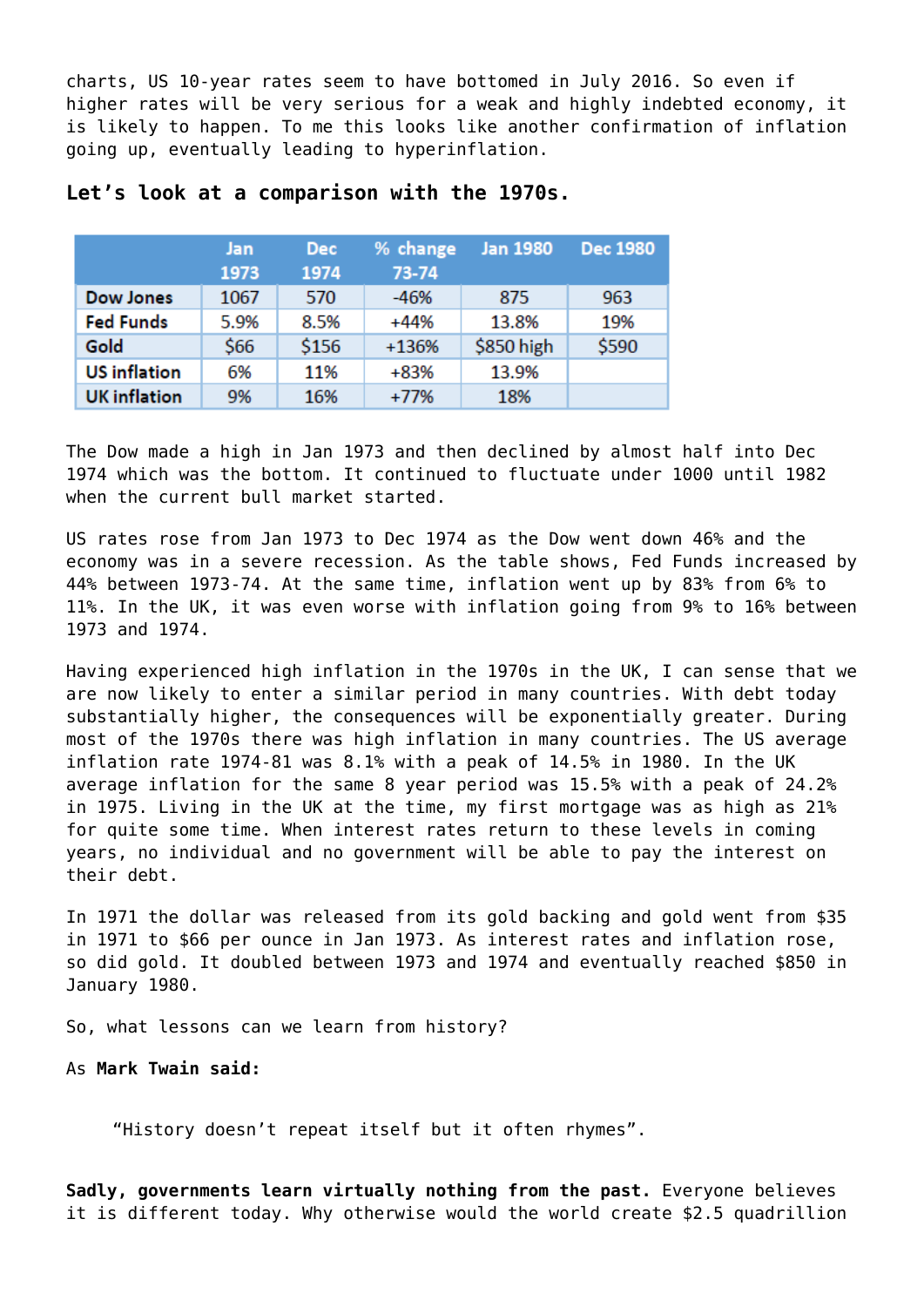in debts and liabilities that can never be repaid nor financed as interest rates rise. What we can observe from the table above is that **inflation can rise very quickly from one year to the next.** As inflation rises, so will interest rates. In the 1970s they doubled very quickly and stayed at high levels throughout the whole decade.

#### **Watch these signs**

In the next few years, we will experience the consequences of the failed experiment in creating wealth from printed money. The signals will be quite obvious like:

- Rising inflation
- Higher interest rates
- Falling dollar

Interestingly, all those three factors are already happening, albeit at a slow pace currently. In the next year or so we will see much higher inflation and interest rates as well as a crashing dollar. This will be a vicious cycle that will feed on itself. Massive debts are not a friend of high interest rates. Higher rates will put enormous pressure on governments, consumers and corporates. We know that none of these groups can ever repay their debt but as rates go up, they will not even be able to finance the debt. **Our friendly central bankers will stand by and print unlimited amounts of worthless fiat money. But this time it won't work.** The printed money will not save the system but only create inflation leading to hyperinflation and eventually a collapse of the financial system.

Just like in the 1970s, physical gold and some silver will protect investors from the ravages of inflation. At that time, gold went from \$35 to a high of \$850 or up 24x. A similar increase this time would take gold over \$6,000. But history won't repeat itself but it will rhyme very nicely. This means that gold will go up substantially more than 24x due to the massive amount of money that will be printed to cover \$2.5 quadrillion of debts, derivatives and liabilities. It will be impossible to forecast the level but it could be the [\\$150,000 or \\$2.6 million as I discussed in my article last week.](https://goldswitzerland.com/will-gold-reach-2-6-million-or-just-150000/) Or it could even be 100 trillion as in the Weimar Republic.

#### **Protect your assets from Big Brother**

The level becomes irrelevant. What is important is the protection that gold will give against the implosion of most asset values as well as currencies as well as assets lost in the failure of the financial system. This is why gold and silver must be kept safely and legally outside the banking system and outside your country of residency.

The draconian measures in the US and Germany that I discuss above are just the beginning. The Big Brother is Watching measures will become much worse. This is why it is important to store assets legally outside your country of residence. The time will soon come when it will neither be possible to take out currency or assets. It is less likely that assets already abroad will be required to be repatriated.